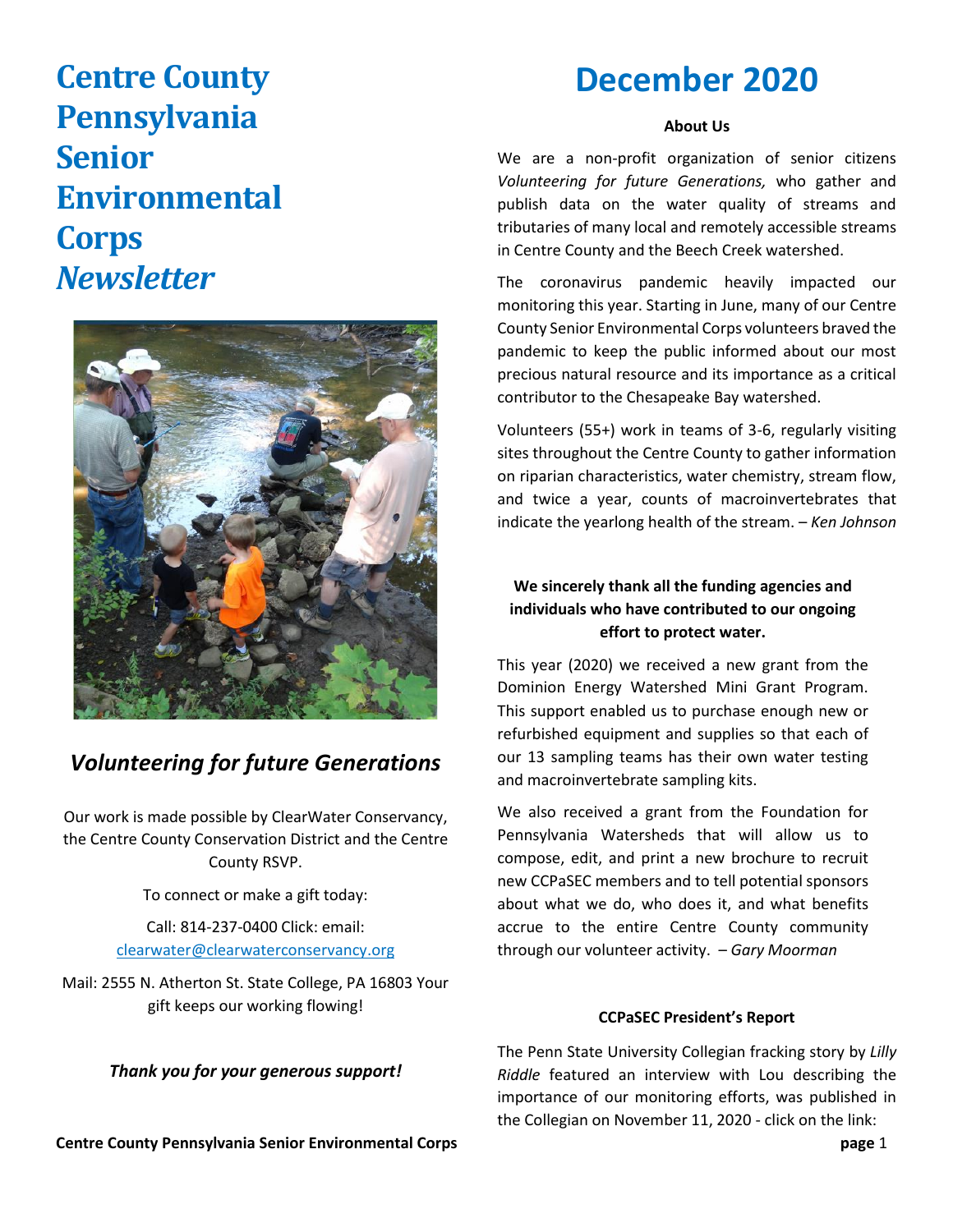#### [https://www.collegian.psu.edu/news/borough/article\\_9d416b](https://www.collegian.psu.edu/news/borough/article_9d416bda-23ca-11eb-b61c-dfb6bee2e0c6.html) [da-23ca-11eb-b61c-dfb](https://www.collegian.psu.edu/news/borough/article_9d416bda-23ca-11eb-b61c-dfb6bee2e0c6.html)

We thank Centre County Gazette's Sept. 24-30 edition for the continued role of CCPaSEC volunteers during the pandemic.

Members at November meeting agreed to share our data Chesapeake Monitoring Cooperative Phase 3 with the **ALLARM** organization and with the states of Delaware, Maryland, and Pennsylvania, the University of Maryland (laboratories) and with Dr. Susan Brantley of Pennsylvania State University. The Alliance for Aquatic Resource Monitoring's (ALLARM) project works with diverse partners to collect and share new and existing water quality and macro-invertebrate data to develop a comprehensive understanding of Chesapeake Bay Watershed health.

They had prior knowledge of our data and our quality methods and procedures.

They will be contacting us to ensure that our data will be acceptable by Pa. DEP.

#### **[https://www.chesapeakemonitoringcoop.org](https://www.chesapeakemonitoringcoop.org/)**

I would also like to thank all of those at "CCPaSEC" who have worked on quite a number of special projects during my tenure: especially-- but not limited to-- the rewriting of our bylaws and constitution in 2019, the work of applying successfully for grants, the continuous upgrading of our website, the implementation of our quality assurance protocols by the QA Chair and Team, the working relationship with Clearwater Conservancy and especially the joint efforts in presenting the Clearwater Master Naturalist Program at Shavers Creek this Fall, the upgrading of our equipment, and the continuing outreach to the Communities we impact by our publicity efforts! Thank you to all!

A concern of mine going into 2021: We currently have three teams -- that I know of-- that are "under strength" and need to have at least two new members each if they are to continue to be viable. I mentioned at the November meeting that we may have to "consolidate teams or sites" in order to continue to provide monitoring in 2021 and beyond. This is an issue that should be addressed soon in 2021 in my opinion. *– Lou Mayer, President* 

# **ClearWater Conservancy partnered with Pennsylvania Master Naturalist Program**

ClearWater Conservancy partnered with Pennsylvania Master Naturalist Program to offer a volunteer training course and bring the program to Centre County. This was the first time this statewide program has been in Centre County. PA Master Naturalist is a non-profit organization dedicated to building a corps of knowledgeable citizen volunteers who engage in protecting Pennsylvania natural heritage through outreach service.

CCPaSEC was asked to present a class on Citizen Science and our organization including History, what we do, why it is important, data collection, in essence learn what CCPaSEC members as Citizen Scientist do in the field.

CCPaSEC was pleased to present to a group of 11 participants at Shavers Creek Environmental Center on October 30. The activity session with break out groups with testing water samples was especially well received with good questions and interaction. Lou Mayer, President of CCPaSEC, with Genie Robine and Dan DeLotto, resource advisors conducted an informative session with active participation. We have received much positive feedback and as a result of the class, one participant has requested membership in ClearWater Conservancy and CCPaSEC. – *Carolyn Hatley, CCPaSEC V.P.*

#### **Treatment Wetland Research**

Several research projects have focused on nutrient cycling and transformations within constructed wetlands designed to treat a variety of wastes.

In the full-scale subsurface flow wetland, the wetlands are effectively removing nitrogen, phosphorus and Biological Oxygen Demand (BOD), the amount of oxygen consumed by bacteria and other microorganisms while they decompose organic matter from domestic waste.

The processes by which this removal occurs are imperfectly understood, and research on the mechanisms for treatment within wetlands will lead to better design criteria for these systems. The research looks at the role of vegetation and alterations to the flow of waste to determine how nitrification denitrification processes are affected.

<https://abe.psu.edu/research/areas/agricultural-production>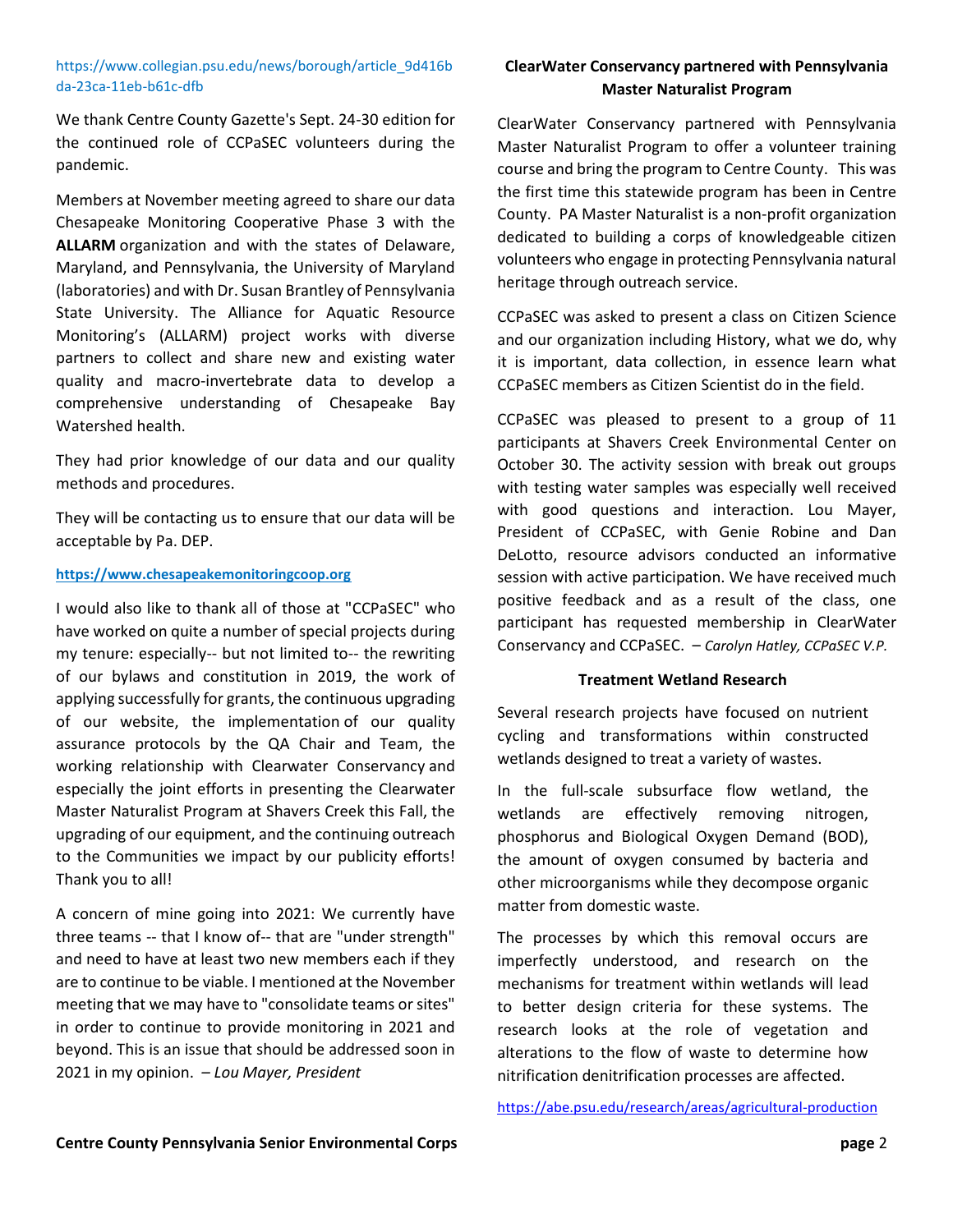#### **More on Testing for Tick diseases**

Residents of Pennsylvania can send any ticks to a tick lab to have the tick identified and also find out if the tick is infected with Lyme disease, anaplasmosis, ehrlichiosis, babesiosis, or Rocky Mountain spotted fever for no charge. The lab will identify the tick for more infections for a fee. I have sent in 2 ticks that I found on my leg and on my back. Both were engorged and Fred had to remove them with forceps. I filled out a form from the tick lab web site, placed the tick in a plastic zip-lock bag and mailed it by US mail. I received the results in less than a week. One tick carried no infections (I only had the "free" tests done). **The second tick, however, was positive for anaplasmosis!** I made an appointment with my family doctor and after showing her the report from the tick lab, I was able to get a prescription for 10 days of doxycycline. It was easy and I'm sure it saved me much discomfort and illness.

The Tick Research Lab of Pennsylvania web site is: [www.ticklab.org](http://www.ticklab.org/) *Viqui Gildow*

*Thank you Viqui, anyone finding a tick on their person should see your doctor or go to the urgent care facility as soon as you see a tick on your body.*

*I didn't see distinctive circular rash like Lyme and so ignored it. I was unaware of the service. I later developed a fever 103+ o F. Anyone experiencing that should go to the emergency room where they started the antibiotic doxycycline treatment on me, even before they received my lab result for anaplasmosis. – Ken Johnson*

#### **The metal chromium**

Now, researchers reporting in ACS' *Environmental Science & Technology* have investigated how hexavalent chromium, known as Cr(VI), can form in drinking water when corroded cast iron pipes interact with residual disinfectant.

The metal chromium, known as Cr(0), is found in cast iron alloy, which is the most widely used plumbing material in water distribution systems. As pipes corrode, a buildup of deposits, known as scale, forms on the pipes' inner walls. Trace chemicals in water can react with scale, forming new compounds that could be released into the water. Some of these compounds

**Centre County Pennsylvania Senior Environmental Corps page** 3

contain Cr(VI), which, at high doses, can cause lung cancer, liver damage, reproductive issues, and developmental problems.

In 2014, California set a drinking water standard of 10 μg/L (micro grams per liter) Cr(VI), but the guideline was later withdrawn because no economically feasible treatment to remove Cr(VI) from tap water existed.

Reference: "Hexavalent Chromium Release in Drinking Water Distribution Systems: New Insights into Zerovalent Chromium in Iron Corrosion Scales" by Cheng Tan, Sumant Avasarala and Haizhou Liu, 30 September 2020, *Environmental Science & Technology*. The authors acknowledge funding from the National Science Foundation.

#### [DOI: 10.1021/acs.est.0c03922](https://doi.org/10.1021/acs.est.0c03922)

#### **Welcome new Marcellus Team 13 members**



Jerry Dittmann left measuring water velocity, Marian Garcia right recording, Kathi Ferrigno background measuring pH.

#### **DEPARTMENT OF ENVIRONMENTAL PROTECTION**

Applications, Actions and Special Notices, Pa DEP submitted a Notice of Intent [50 Pa.B. 6269] [Saturday, November 7, 2020] The clean stream law and the Federal Clean Water Act applications for natural pollutant discharge elimination system permits and quality management permits. The applications concern, but are not limited to, discharges regarding industrial, animal or sewage waste, discharges to groundwater, discharges associated with municipal separate storm sewer systems (MS4), stormwater associated with construction activities or concentrated animal feeding operations (CAFO).